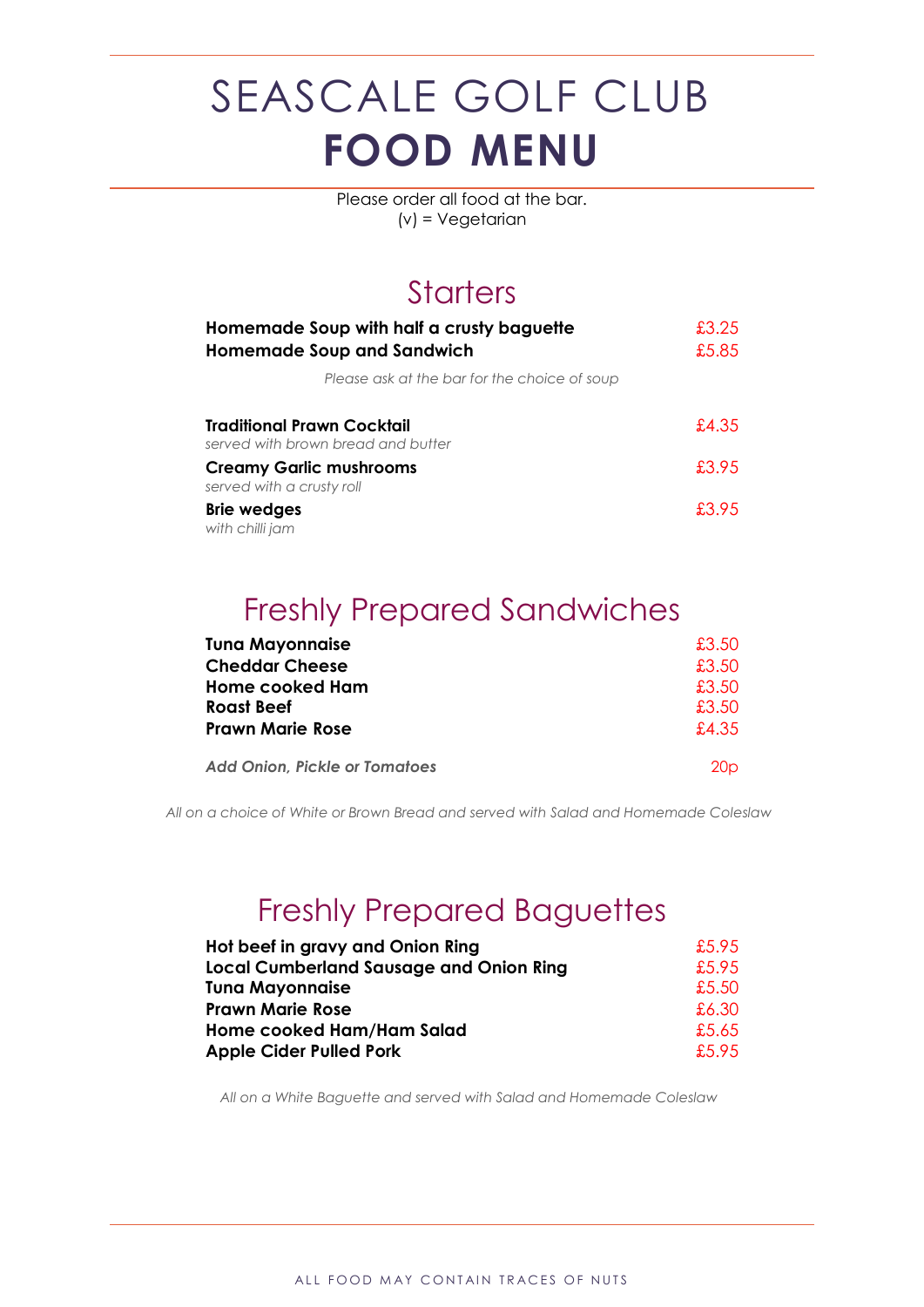Please order all food at the bar. (v) = Vegetarian

#### Freshly Prepared Breakfast Baps

| <b>Bacon</b>  | £3.10 |
|---------------|-------|
| Bacon & Egg   | £3.60 |
| Sausage       | £3.10 |
| Sausage & Egg | £3.60 |
| Double Egg    | £2.75 |
| Sausage & Egg | £3.85 |

*All on a bun, or a choice of white of brown bread*

#### **Mains**

| <b>English Breakfast</b><br>Served all day with 2 Bacon, 2 Sausage, Egg, Beans & toast               | £5.95 |
|------------------------------------------------------------------------------------------------------|-------|
| <b>Full English Breakfast</b><br>Served all day, as above plus Mushrooms, Tomatoes &Black<br>pudding | £6.95 |
| Homemade Steak & Ale pie<br>with garden peas                                                         | £7.95 |
| Homemade Chicken & vegetable pie<br>with garden peas                                                 | £7.95 |
| Fresh local Beer Battered cod<br>with mushy peas                                                     | £8.95 |
| <b>Whitby Scampi</b><br>with salad and peas                                                          | £8.95 |
| Local 80z Gammon steak<br>with garden peas, onion rings and egg                                      | £9.95 |
| <b>Local Cumberland Sausage Meal</b><br>served with Egg, Beans & Onion Rings                         | £7.95 |
| <b>Vegetarian Sausage Meal (V)</b><br>served with Egg, Beans & Onion Rings                           | £7.95 |
| <b>Homemade Omelette</b><br>Choose any two fillings, served with Salad or chips                      | £6.95 |
| Fillings:<br><b>Beef</b><br>Ham<br>Tomatoes (V)<br>Mushrooms (V)<br>$\overline{\phantom{0}}$         |       |

- *Onions (V)*
- *Peppers (V)*

*All mains served with Homemade Chips*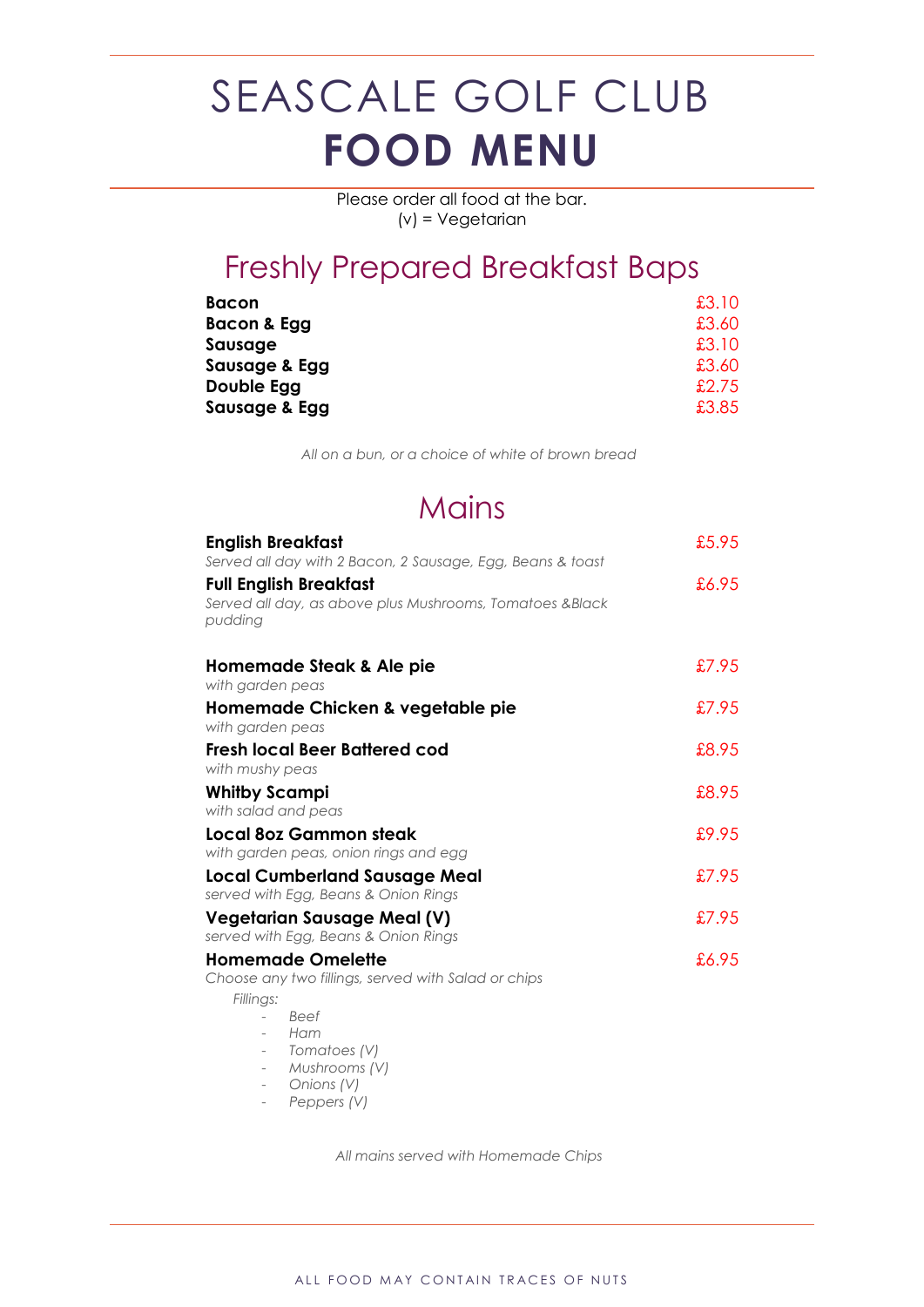Please order all food at the bar. (v) = Vegetarian

#### Homemade Curry

| <b>Beef</b><br>in a Madras sauce   | £7.95 |
|------------------------------------|-------|
| Chicken<br>in a Tikka Masala sauce | £7.95 |

*All served with Homemade Chips, Boiled Rice or Half & Half; and a poppadum and Mango Chutney*

#### Build a Burger

Step 1: Choose your Burger

| <b>Hand Made 80z Beef Burger</b>                                                 | £7.95                                     |
|----------------------------------------------------------------------------------|-------------------------------------------|
| <b>Hand Made 8oz Lamb Burger</b>                                                 | £7.95                                     |
| <b>Battered Chicken Fillet Burger</b>                                            | £7.95                                     |
| <b>Spinach and Falafel Burger (V)</b>                                            | £7.95                                     |
| Step 2: Choose your Toppings<br><b>Melted Cheese (V)</b><br>Stilton (V)<br>Bacon | 30 <sub>p</sub><br>50 <sub>p</sub><br>70p |

*All burgers are served on a brioche bun and accompanied with a Basket of Homemade Chips, Fresh Garden Salad & Homemade Coleslaw*

#### Jacket Potatoes

Choose from the fillings below, served with salad and homemade coleslaw

| Cheese (V)              | £4.95  |
|-------------------------|--------|
| Beans (V)               | £4.95  |
| Cheese and Beans (V)    | £5.95  |
| <b>Tuna Mayonnaise</b>  | £4.95  |
| <b>Prawn Marie Rose</b> | £.5.95 |